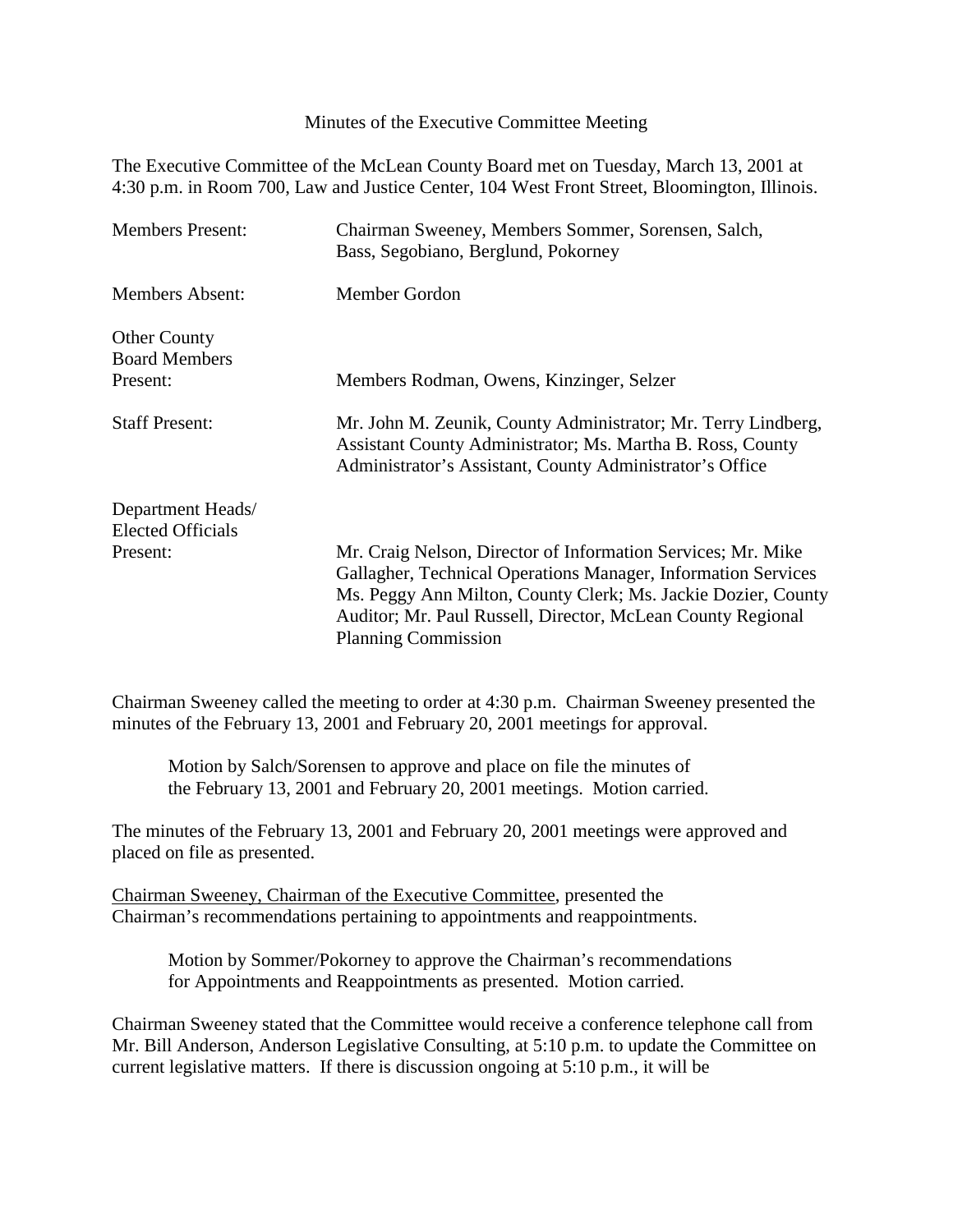Minutes of the Executive Committee Meeting March 13, 2001 Page Two

temporarily suspended in order to allow all Committee members to participate in the conference call.

Mr. Matt Sorensen, Chairman of the Rules Committee, presented a request from the Rules Committee to change the Ordinance Establishing County Board Meeting Dates for Calendar Year 2001. The request is an initiative to consider the idea of scheduling three County Board meetings in the evening on a pilot basis. At this time, the proposed meeting changes would be for August, September and October 2001 at 7:00 p.m. instead of the customary time of 9:00 a.m. There would be no change in the customary dates for these meetings.

Motion by Sorensen/Pokorney to Approve the Request for a Change in the Ordinance Establishing County Board Meeting Dates for Calendar Year 2001.

Mr. Segobiano asked for the reason why the meeting time is proposed to be changed. Mr. Kinzinger responded that the issue was initially introduced last year, and it was suggested that the Rules Committee examine the proposal. He stated that the overriding reason for his sponsorship of the proposal is to make County government more accessible to the population at large. Many people, who might otherwise desire to attend monthly Board meetings, may be prohibited from doing so, due to the constraints of their employment, or other pressing obligations that occur during the usual morning meetings.

Mr. Kinzinger explained that it is his hope that changing the meeting time to an evening time will increase attendance by the general public and make meetings generally more accessible to McLean County citizens. He noted that the purpose of the pilot dates is to measure whether or not the objective of increased attendance has been met. Following the three (3) pilot dates, the Board meetings will return to their usual time of 9:00 a.m. on the third Tuesday of each month until the end of the year.

Ms. Berglund stated that it is her experience from participating on other boards, that evening meetings will not significantly increase attendance by the general public. She noted that she sat on a school board for three (3) years and during her tenure, the only members of the public who participated actively had great interest in the issues before the Board, which in turn prompted their participation.

Ms. Berglund remarked that she has a previous commitment on the evenings of the proposed Board meeting dates for August, September, and October. She further remarked that many of the elected officials who regularly attend the monthly Board meetings at the 9:00 a.m. hour might find it more difficult to attend an evening meeting. She noted that she has served on the County Board for nine (9) years, and the subject of night meetings has been broached nearly every year.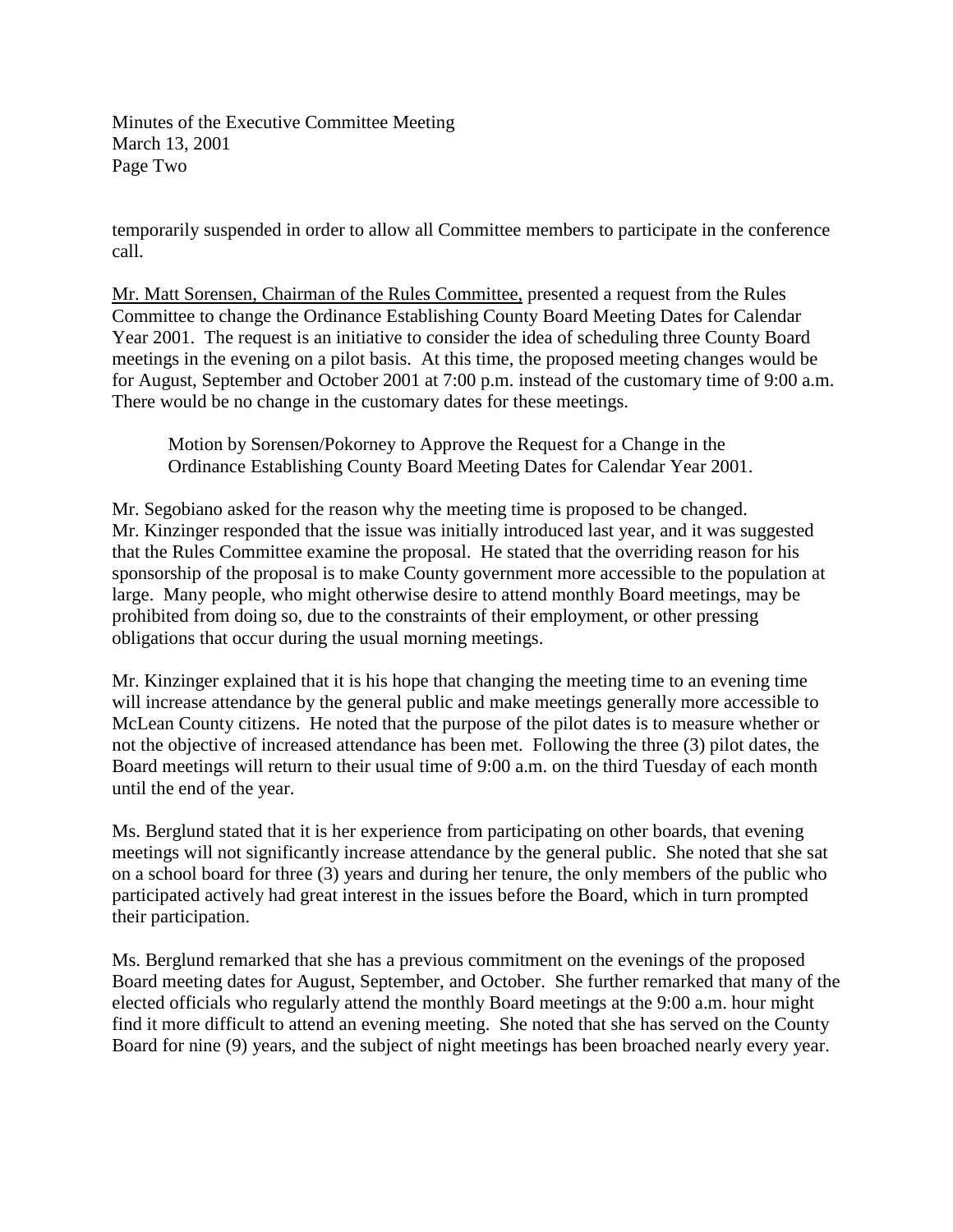Minutes of the Executive Committee Meeting March 13, 2001 Page Three

Mr. Sommer stated that he is not enthusiastic with regard to supporting the issue of evening County Board meetings. He cited the fact there are many citizens who currently work other hours besides the more common daytime hours. However, that has not had a significant impact upon attendance at the 9:00 a.m. meetings by citizens who work the second or third shifts. He noted that if time alone were the only consideration, there would always be a faction of citizens who would be unable to attend Board meetings. In his experience, there is not a significant parallel between the meeting time and citizen participation.

Mr. Segobiano stated that he is not in favor of holding County Board meetings in the evening. He noted that he remains close to the constituents in his district and was an hourly employee himself when first elected to the Board. He explained that his commitment to County government was such that he found a way for both his elected obligation and his employment to be compatible. In his estimation, other citizens will do so as well, if the underlying commitment is there. Mr. Segobiano noted that he also has a conflict on Tuesday evenings at 7:00 p.m. during August, September, and October. Mr. Segobiano explained that for the past 47 years, he has been involved in a Youth Football program at O'Neil Park.

Mr. Segobiano also cited the fact that many people, including County staff, have other commitments for the proposed new meeting times, which may be difficult to readjust.

Mr. Salch asked what the proposed change would mean to the Administrator's Office. Mr. Zeunik stated that the Administrator's Office staff will conform to whatever policy the County Board adopts. Overtime compensation will be paid to the hourly employees whenever weekly work hours exceed a 40-hour week. He noted that this would apply to the support staff in the Administrator's Office as well as to any other hourly employees from other departments (e.g. Facilities Management, Sheriff's Department) who would need to attend the evening Board meetings.

Mr. Renner stated that the pilot evening dates should be explored. Dates could be adjusted to accommodate many of the members' previous commitments. Overtime issues would not be any different than some of the other entities that meet at night throughout the County. In terms of access by constituents, it can then be noted that a fair attempt was made to accommodate those who would find evening meetings less restrictive. If there is no significant attendance improvement, the evening meetings could then revert back to the customary time of 9:00 a.m.

Mr. Kinzinger remarked that maintenance of the status quo is not a strong argument against change to accommodate constituents. Department heads will attend as they do now for the Committee meetings, many of which are late afternoon or evening meetings. He stated that government in action is more important than inconvenience for some employees.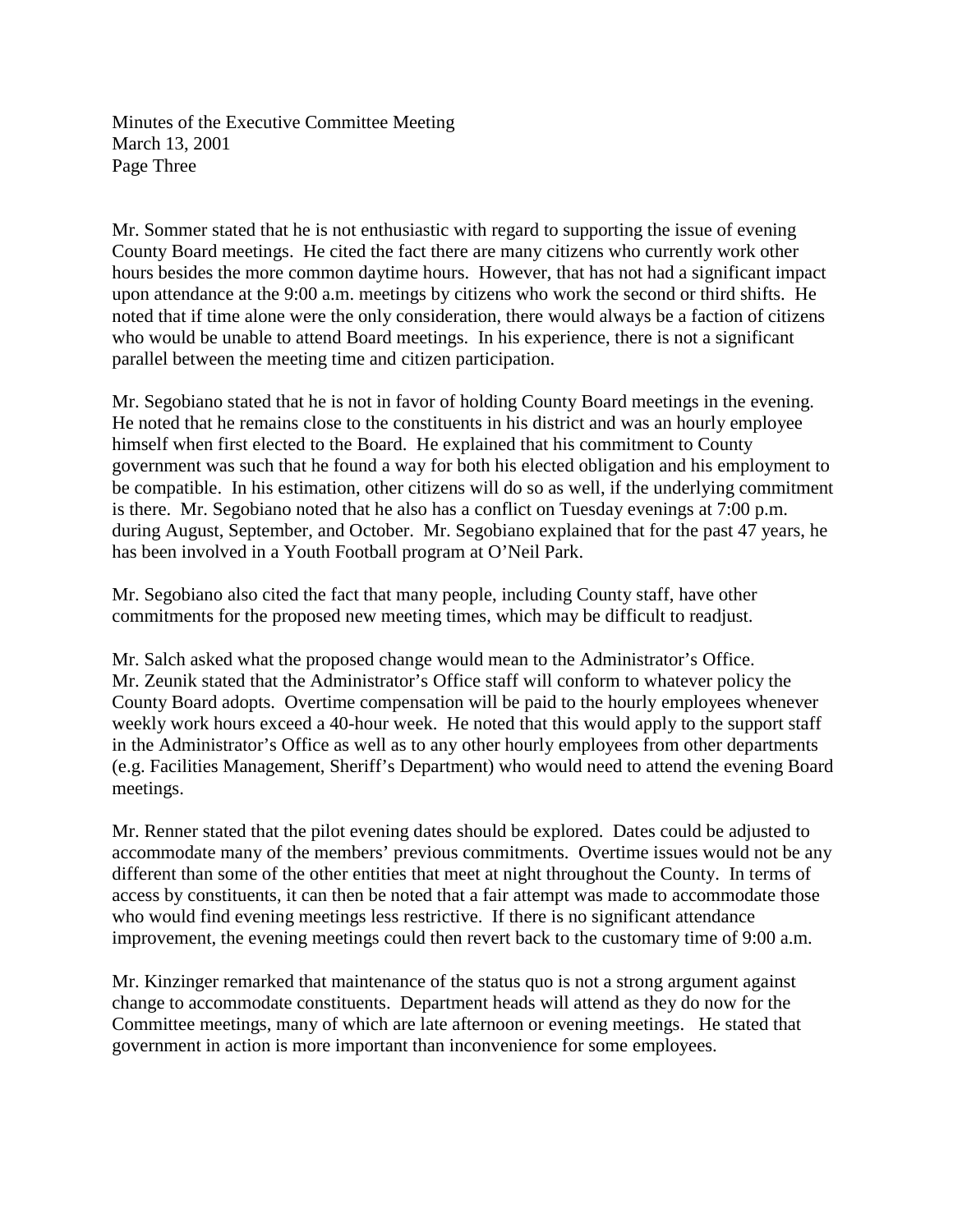Minutes of the Executive Committee Meeting March 13, 2001 Page Four

Mr. Bass stated that the County Board should not compare itself to either the City of Bloomington or the Town of Normal, which operate on a somewhat smaller scale than does the County. He noted that access to the Law and Justice Center Building should be a consideration in the issue of night meetings. He stated that there has been good attendance at the morning meetings when the issues warrant it. He can see no discernable benefit to attendance by moving the meetings to an evening time.

Mr. Owens remarked that the full Board should have an opportunity to vote on the issue of night Board meetings. He noted that all Board members can then report to their constituents that the option of night meetings has been fully explored. He stated that he is in favor of some County Board meetings being held at night in order to be more accessible to the public.

Mr. Pokorney stated that the Board should demonstrate to the public that they are flexible in matters of public accessibility. He noted that he supports the idea of night meetings.

Mr. Kinzinger remarked that the proposal of night meetings for the Board has passed the Rules Committee and should now be presented to the full Board. There are many Board members who do not serve on the Executive Committee who should have an opportunity to comment on the proposal.

Mr. Rodman stated that he does not have a strong opinion either in favor or opposing the issue of night Board meetings. He remarked that he is concerned, however, that there are at least two (2) Board members who will consistently not be able to attend in the event that meetings are held at night. He suggested that a more complete discussion might result in a more appropriate time and date for night meetings when all Board members could attend without having to choose between Board attendance and previous commitments.

Ms. Berglund stated that 4:00 p.m. or 5:00 p.m. meetings would be more amenable for her schedule. She also stated that she cares deeply about serving her constituents to the best of her ability. She cited that the annual NACo Conference in July requires that the Board deviate from its usual meeting schedule and therefore, sets a precedent for other schedule changes, if they are warranted.

Mr. Bass asked whether the issue could be presented to the full Board for discussion regardless of the Executive Committee's action. Mr. Sweeney responded that, in the event that the Executive Committee votes down the issue, it can still be presented to the full Board for consideration.

Substitute motion by Sorensen/Berglund to refer the issue back to the Rules Committee for the purpose of polling the Board as a whole to determine some possible date and time options for a pilot time for evening meetings. Motion carried.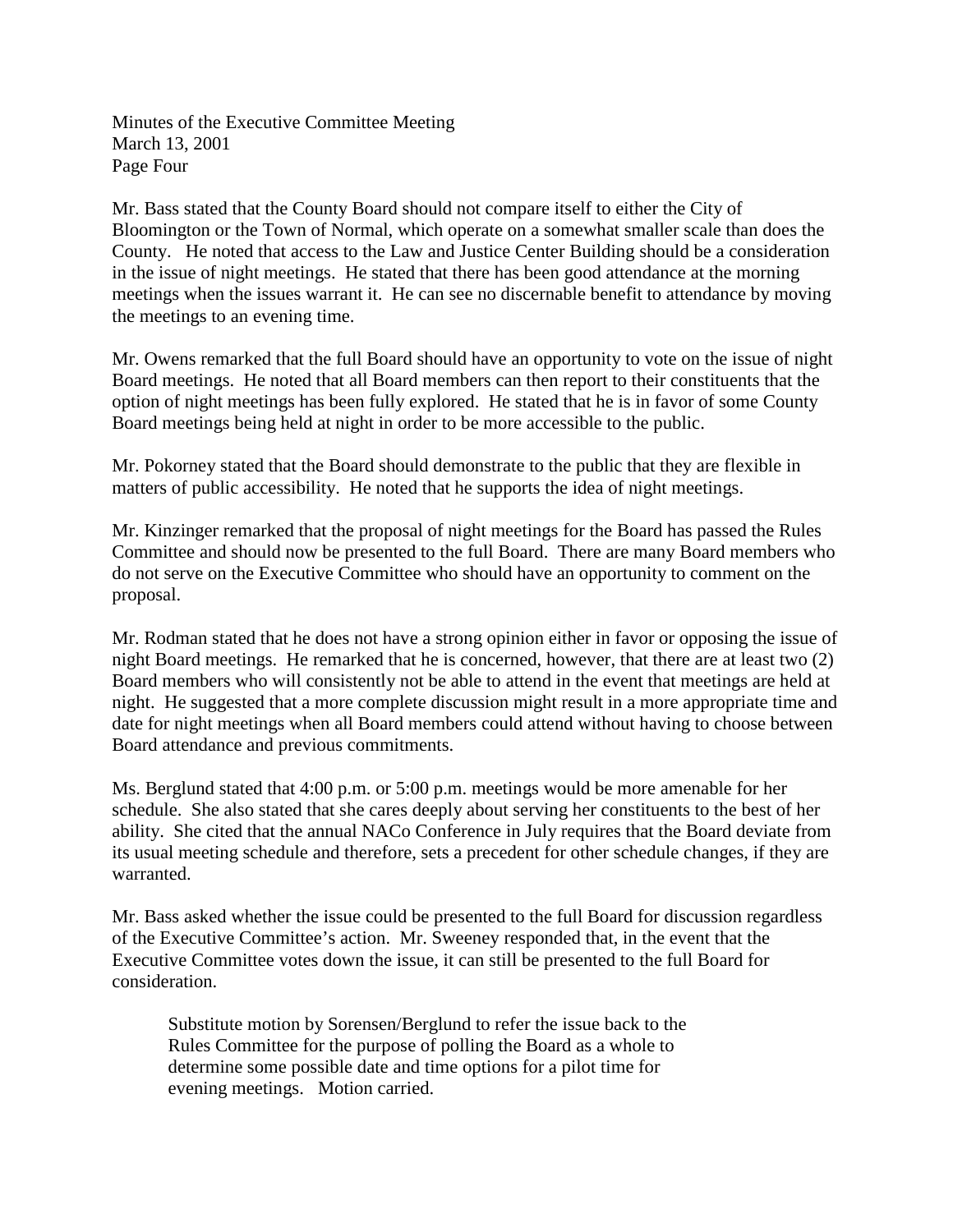Minutes of the Executive Committee Meeting March 13, 2001 Page Five

Chairman Sweeney presented the Request for Approval of an Agreement Between the McLean County Board and the McLean County Clerk for Preparation and Maintenance of Closed County Board Meeting Minutes.

Motion by Berglund/Pokorney to Approve the Agreement Between the McLean County Board and the McLean County Clerk for Preparation and Maintenance of Closed County Board Meeting Minutes. Motion carried.

Mr. Zeunik presented an Intergovernmental Agreement for Countywide GIS Development and Maintenance. He noted that last autumn, pursuant to State enabling legislation, McLean County adopted a fee increase in the Recorder's Office in the amount of \$3.00. He explained that \$2.00 of that increase is placed in a special revenue fund for Geographic Information Systems (GIS) development and maintenance. He further explained that \$1.00 of that fee is placed in the Recorder's Document Storage Fund.

Mr. Zeunik stated that several years ago, an intergovernmental approach was utilized to develop a countywide GIS system. The intergovernmental entities include the City of Bloomington, the Town of Normal, McLean County Government and the Regional Planning Commission. As a result of this cooperative effort, all contribute toward the continued development and implementation of Countywide GIS system. The current Intergovernmental Agreement proposes that the County, as the recipient of the fee money that is collected at the Recorder's Office, pay over to the Regional Planning Commission the monies collected in the GIS Fund for purposes of supporting the continued development and maintenance of the GIS project.

Motion by Sommer/Sorensen to Approve the Request for an Intergovernmental Agreement for Countywide GIS Development and Maintenance.

Mr. Segobiano asked whether the costs would be the same to maintain the system, as it is to initially develop the system. Mr. Zeunik responded that maintenance involves two (2) concerns. As the community grows and changes, the map will need to be updated, especially as further development and annexation occur. Additionally, the software that is utilized in the GIS system carries with it an annual maintenance fee, which is paid to the software company. Payment of the fee ensures that the County will receive new releases and updates of the software and service for problems that might occur.

Mr. Zeunik explained that the primary goal at this time is to develop a GIS map with a cadastral layer, which is the parcel layer. This will allow for individual parcels to be identified. There will also be other layers added to the map as well, including political boundaries, issues involving property tax collection and distribution in the County Treasurer's Office, election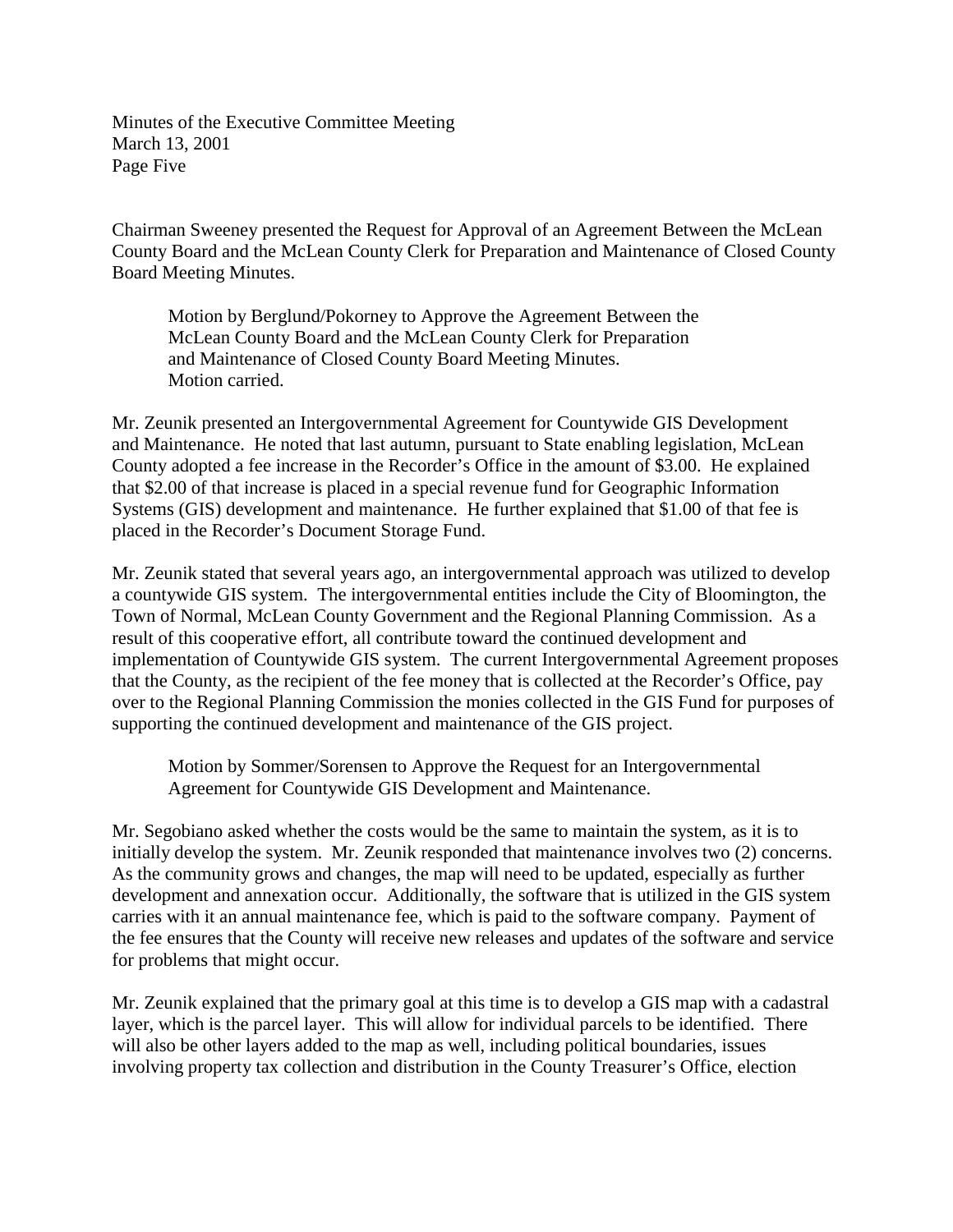Minutes of the Executive Committee Meeting March 13, 2001 Page Six

precincts for the County Clerk's Office and other areas that may provide expanded use and development of the product.

Mr. Segobiano asked whether the Agreement is finite. Mr. Zeunik responded that there is a termination clause within the Agreement.

Motion carried.

Mr. Zeunik presented the Intergovernmental Agreement for Cadastral Map Development, As Amended. He explained that the proposed amendments involve certain tasks to be deleted and certain tasks to be added. The total cost will not increase as a result of the changes. The major change will provide for a new fly-over of the County with better resolution in terms of photography for purposes of preparing the cadastral layer.

Mr. Zeunik noted that the project was originally placed on a three (3) year cycle and the original estimated cost was delineated. He noted that the amended version of the Intergovernmental Agreement for Cadastral Map Development shows what has been committed and what has been expended, to date. The County's share of the project is to be finished in the year 2002, and that would be the duration of the proposed agreement.

Motion by Sorensen/Sommer to Approve the Intergovernmental Agreement for Cadastral Map Development, As Amended. Motion carried.

Mr. Craig Nelson, Director, Information Services, presented a Request to Renew the contract with AT & T for long distance telephone service. He noted that the County has requested AT & T to provide computerized billing for the convenience of the Auditor's Office.

Motion by Sorensen/Sommer to Approve the Renewal of a Contract with AT & T to provide long distance telephone service. Motion carried.

Mr. Nelson presented the requests to purchase wireless equipment. He noted that there is a mistake in the presentation, explaining that Information Services is working on both an in-house wireless project as well as a wireless project between buildings. He stated that the correct company and amount to be considered is \$9,063.00 from Novanis.

Mr. Nelson explained that the completion of the project would provide wireless access in the courtrooms of the Law and Justice Center for attorneys from the attorney tables. EJS and Email will also be accessible from the counsel tables.

Motion by Rodman/Berglund to recommend approval of the quote for the purchase of wireless equipment from Novanis in the amount of \$9,063.00. Motion carried.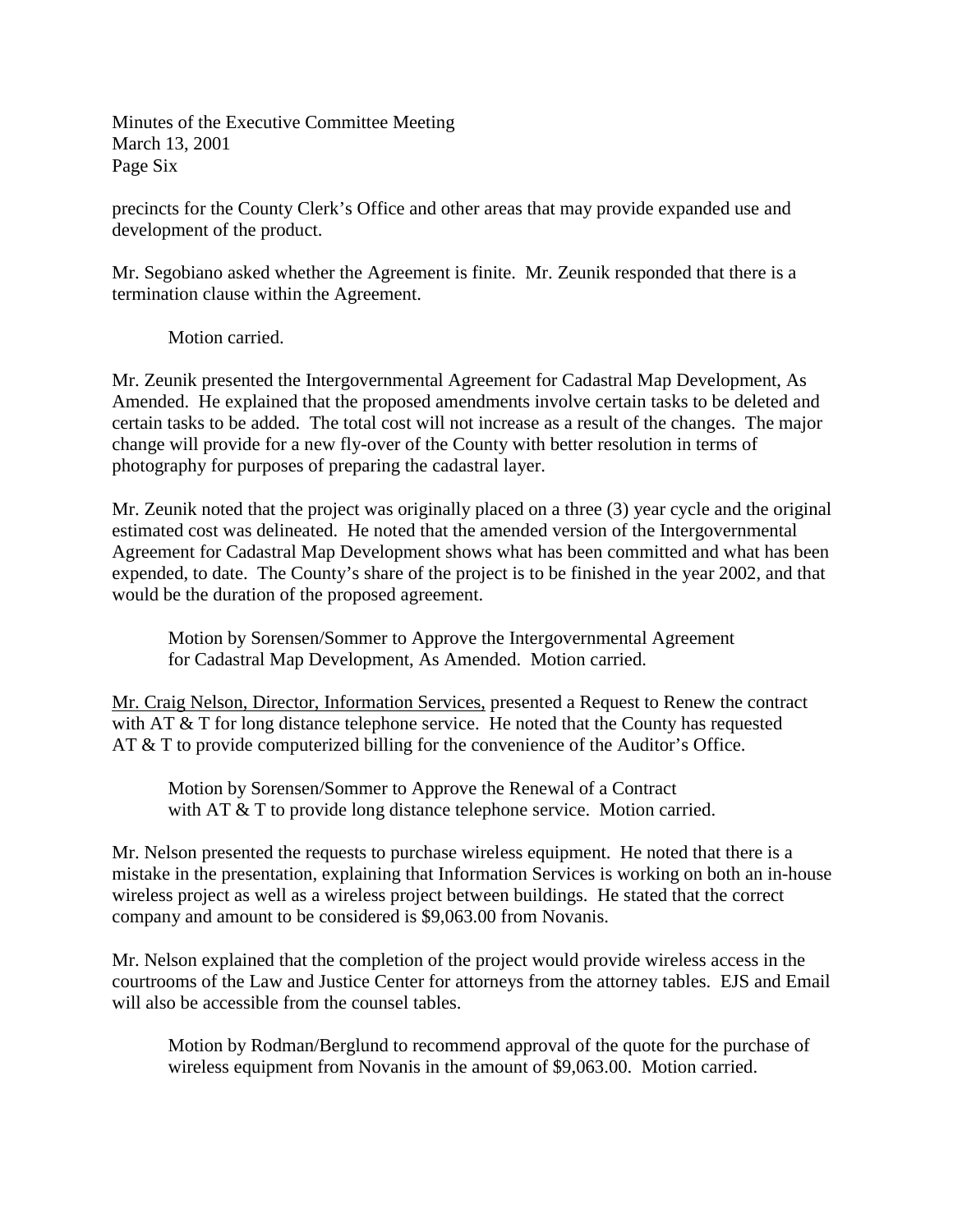Minutes of the Executive Committee Meeting March 13, 2001 Page Seven

Mr. Sweeney stated that the Legislative Briefing would take place during the conference call that will occur later in the meeting.

Mr. Craig Nelson presented the monthly status report for the Information Services Department. There were no questions from the Committee.

Mr. Matt Sorensen, Chairman of the Finance Committee, presented the Request for Approval of Addition of a New Position of Internal Auditor in the County Auditor's Office and the accompanying Emergency Appropriation Ordinance, which results in \$26,205.00 being added to various line items on the compensation side of the budget for the Auditor's Office.

Motion by Sorensen/Berglund to Approve the Request for the Addition of a New Position of Internal Auditor in the County Auditor's Office and the Emergency Appropriation Ordinance Amending the McLean County Fiscal Year 2001 Combined Annual Appropriation and Budget Ordinance County General Fund 0001, County Auditor 0003.

Mr. Segobiano asked what is the total salary for the new position, since the proposed figures only reflect the costs for the remainder of Fiscal Year 2001. Mr. Zeunik responded that the current starting salary for the Fiscal Year 2001 is \$32,494.00, not including the cost of benefits. In January 2002, the salary would be adjusted in the event that the Board approves an across the board increase in salary for all County employees.

Mr. Renner asked whether the new individual would be hired in the \$33,000.00 to \$36,000.00 range. He stated that the members of the Finance Committee had expressed concern as to whether a qualified applicant could be found at that salary level. Mr. Zeunik stated that the salary quoted in the Auditor's request memo reflected only 61% of the Fiscal Year, not for a full year. He further stated that, in the event that the salary ultimately offered to the selected candidate was 5% over the base salary, the starting salary on an annualized basis would be in the mid \$30s.

## Motion carried.

Mr. Sorensen presented the Request for Approval of an Ordinance Amending the 2001 Combined Appropriation and Budget Ordinance for Fund 0105 submitted by the Health Department. He explained that this entails an acceptance of Tobacco Settlement money that is being placed in the Regional Office of Education. It will be used to fund expansion of the existing tobacco awareness and education programs.

Motion by Sorensen/Berglund to Approve the Ordinance Amending the 2001 Combined Appropriation and Budget Ordinance for Fund 0105. Motion carried.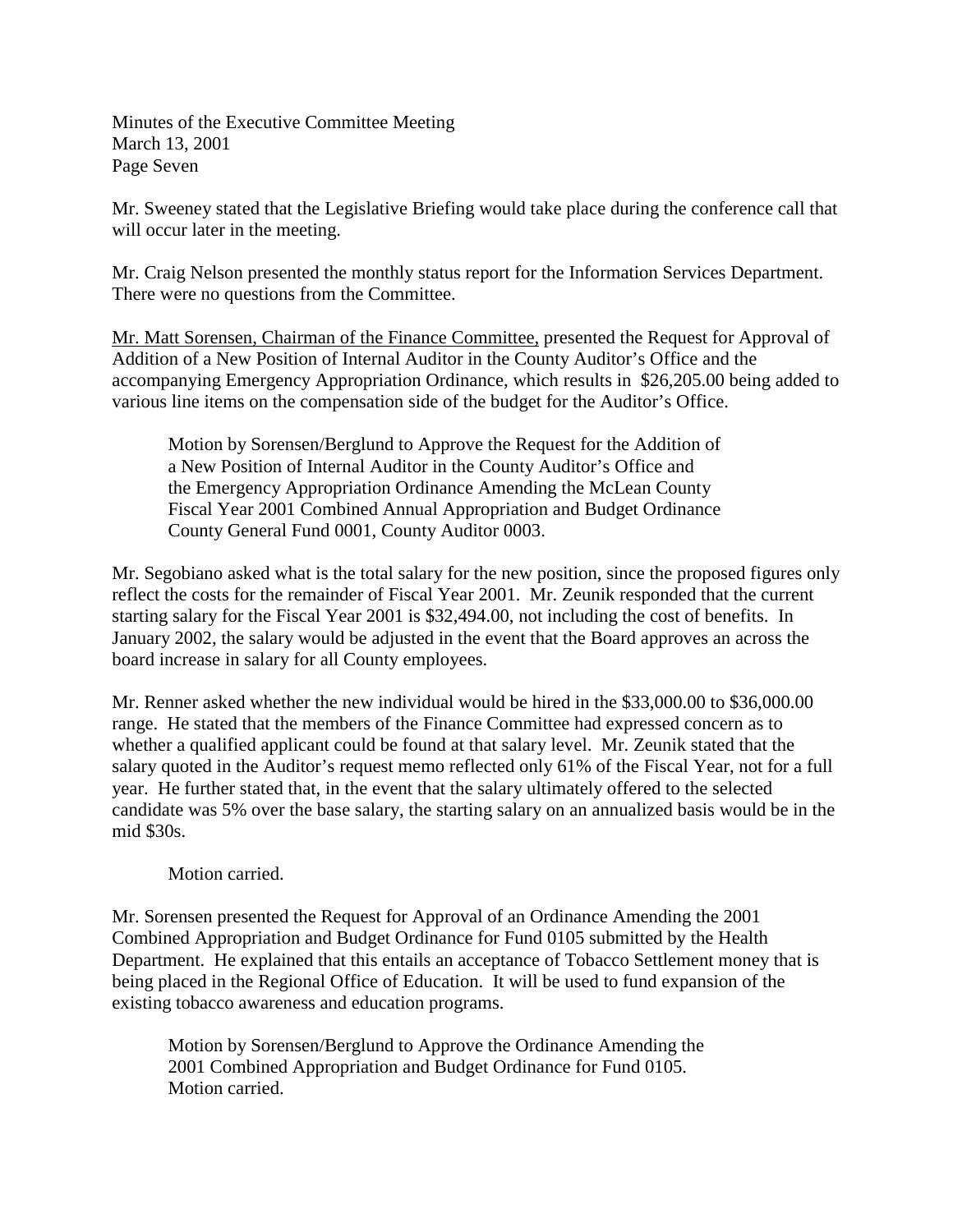Minutes of the Executive Committee Meeting March 13, 2001 Page Eight

Mr. Joseph Sommer, Chairman of the Justice Committee, presented a Request for Approval of an Interagency Agreement Between the Illinois Criminal Justice Information Authority and the County of McLean. He explained that this Agreement is for the Domestic Violence Protocol Implementation Program, which is currently in effect.

Motion by Sommer/Pokorney to approve the Interagency Agreement Between the Illinois Criminal Justice Information Authority and the County of McLean for the Domestic Violence Protocol Implementation Program. Motion carried.

Mr. Sommer presented the Request for Approval of an Emergency Appropriation Ordinance to Fund Leasehold Improvements for Office Space in the 200 West Front Street Building for the Children's Advocacy Center.

Motion by Sommer/Pokorney to approve the Request for an Emergency Appropriation Ordinance to Fund Leasehold Improvements for Office Space in the 200 West Front Street Building for the Children's Advocacy Center. Motion carried.

Mr. Ray Rodman, Vice Chairman of the Land Use and Development Committee, stated that the Committee has no items for action. However, he noted that the Illinois Environmental Protection Agency has scheduled a Public Hearing on the proposed wastewater treatment facility planned for Prairieland Subdivision on April 5, 2001 at 6:00 p.m. The meeting will take place in the Osborn Room at the Bloomington Police Deparment building on Olive Street in Bloomington.

Mr. Duffy Bass, Chairman of the Transportation Committee, stated that the Committee has no items for action.

Mr. Sommer asked about a building under construction at the intersection of Airport Road and Old Route 66. He asked whether it was related to any work being done by the County at this time. Mr. Owens commented that he has noticed the building, as well, and that it has been in that location for approximately one month. Mr. Bass responded that he was not aware that the structure was a part of any project in which the County is involved.

Mr. Gene Salch, Chairman of the Property Committee, stated that the Property Committee has no items for action.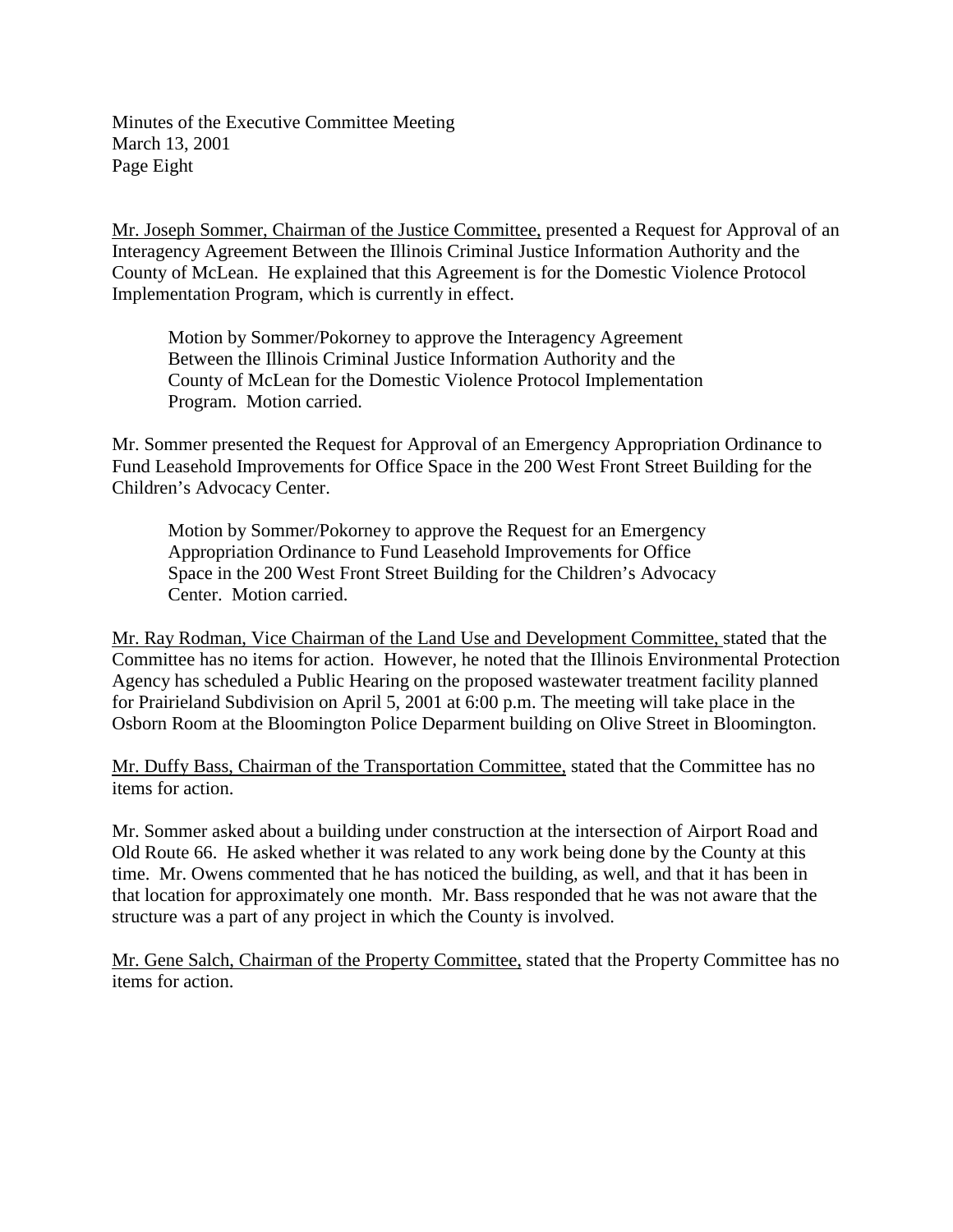Minutes of the Executive Committee Meeting March 13, 2001 Page Nine

Mr. John Zeunik, County Administrator, announced that the materials for the annual Student Government Day would be distributed at the next Executive Committee meeting. He stated that Student Government Day is scheduled for April 17, 2001, but will precede National County Government Week.

Mr. Zeunik explained that Student Government Day would involve junior high students spending the day with Department Heads and Elected Officials, as well as attending the April County Board meeting.

Ms. Berglund asked whether all junior high schools in the County have been invited to participate. Mr. Zeunik responded that all schools have been invited to participate and that the response to date has been favorable.

Mr. Kinzinger asked whether the students actually participate in issues involving the Board. Mr. Zeunik responded that such action has taken place in the past, but that there will be some changes to the format this year, based upon feedback that has been received.

Mr. Kinzinger noted that he is an alumnus of the Student Government Day and stated that it is both a good program and a valuable experience for those students who are involved.

Mr. Lindberg introduced Mr. Bill Anderson, Anderson Legislative Consulting, who joined the Committee by conference call. Mr. Lindberg asked Mr. Anderson to review the issues of top priority.

Mr. Anderson explained that House Bill 505 regarding local planning technical assistance has three (3) initiatives that accompany it. One issue is House Bill 504, which is a proposal which would give State grant money to employers for housing assistance. Another objective is workforce development. The Local Legacy Act is House Bill 2358. It is for County and Municipal partnerships to create a resource protection plan.

Mr. Anderson stated that the reason he lumped the three (3) items together is because in the Governor's budget he allocated \$2.5 million dollars for the Illinois Initiative. These are the main three (3) components to be included. However, he noted that the allocations might change in the future.

Mr. Anderson remarked that another top priority is the issue of bicycle liability. House Bill 602 is accompanied by House Bill 911 and Senate Bill 1014. He noted that this is a hotly contested issue, with the bicycle lobby desiring to make the point that they are intended users of the roadway. He stated that the bill itself is somewhat confusing in that some conditions are not clearly stated. He further stated that the bicycle lobby will not agree to any suggested compromises, and therefore, it is recommended that House Bill 911 and Senate Bill 1014 be opposed.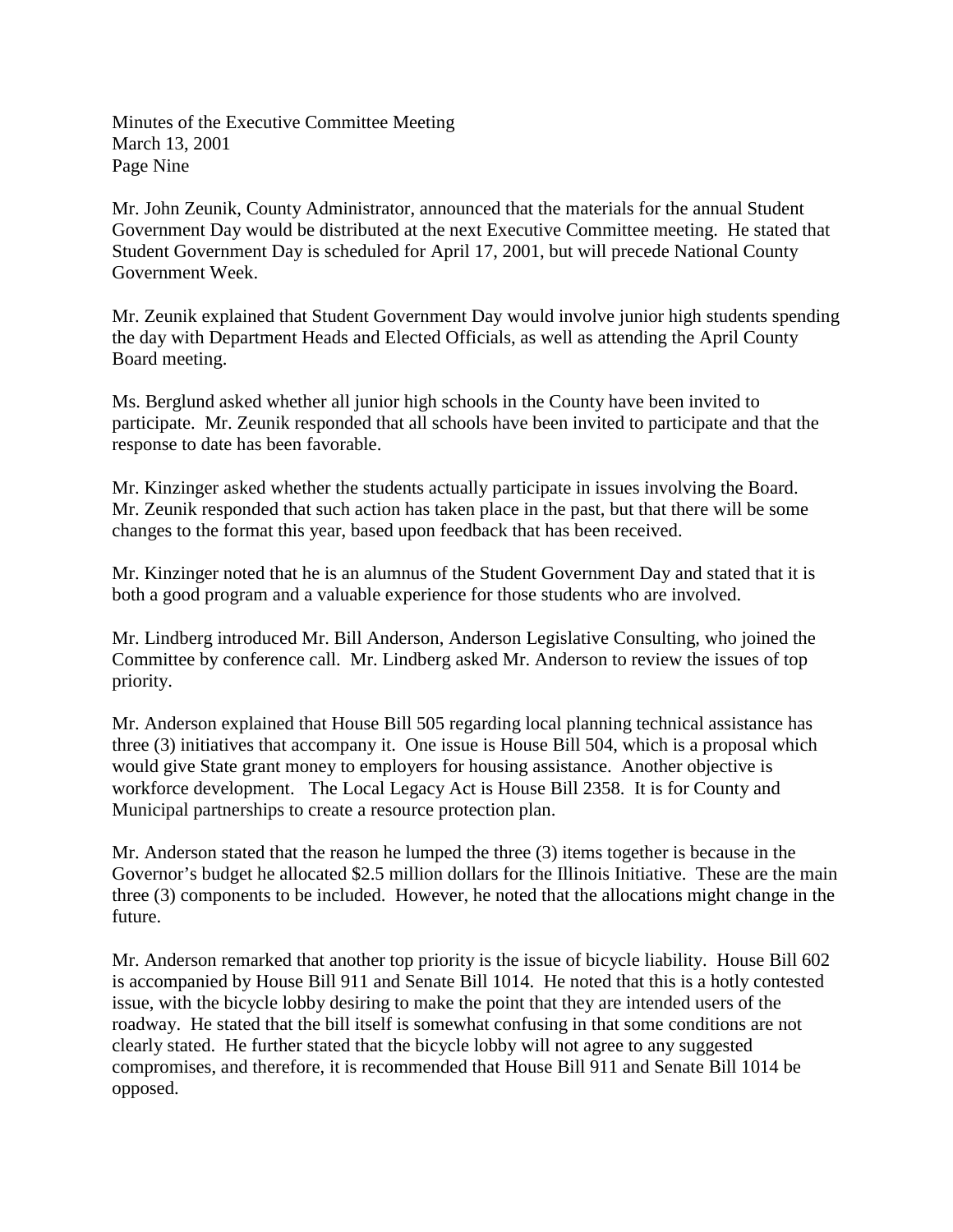Minutes of the Executive Committee Meeting March 13, 2001 Page Ten

With regard to the Illinois Municipal Retirement Fund (IMRF) issue, which requires the County to contribute an additional 1.25% to fund a health insurance program for retirees, their spouses and dependants, there is little new development. It is the same as Senate Bill 100 and House Bill 209, which were presented last year. The issue is seen as an unfunded mandate and will most likely be opposed.

Mr. Anderson stated that the issue of household hazardous waste collection would require more money to be placed in the budget to assist with a collection site activity. The collection site date and location is not specified at this time, but this issue will be part of the budget negotiation.

Medicaid Reimbursement Rates for Nursing Homes is also subject to negotiation. The Governor did not include any money in the budget at this time. However, the issue will assuredly come up for consideration again in the future.

Mr. Anderson explained that Senator Link and Senator Klemm are very interested in the issue of cellular tower site locations. Senator Link is sponsoring Senate Bill 302 which provides for zoning in unincorporated areas.

Public Defender reimbursement from the State is House Bill 549. This is a proposal to provide State funding for 66% of the Public Defender's salary if that position is full time. Representative Dan Rutherford and the Illinois State Bar Association are working together on this issue.

Mr. Anderson noted that there are many other smaller bills which are now being prioritized.

Chairman Sweeney asked for questions from the Committee members.

Mr. Segobiano stated that the Board took action previously to support a bike path along the old Route 66. At that time, he stated that he questioned maintenance costs as well as liability. He stated that the Board's support of a bike path, but opposition of the liability issue is inconsistent. Mr. Anderson responded that roads are not set aside for bicycle traffic. This is the problem that causes an issue of liability for local governments. Bicycle use is permitted, but not exclusive use by bicycles alone.

Mr. Sorensen stated that the choices seem to be: 1) post the roads for no bicycle traffic; 2) upgrade the roads for bicycle traffic; or 3) do nothing and deal with whatever lawsuits may be initiated. Mr. Anderson responded that if the bill passes, the County may have no other option but to post its roads with signs stating that they are not intended to accommodate bicycle traffic.

Mr. Sorensen asked whether anecdotal evidence regarding the costs involved in posting the roads could be beneficial. Mr. Anderson responded that such action would be logical, but legislators are being told that the bill promotes liability. He explained that House Bill 911 is now on the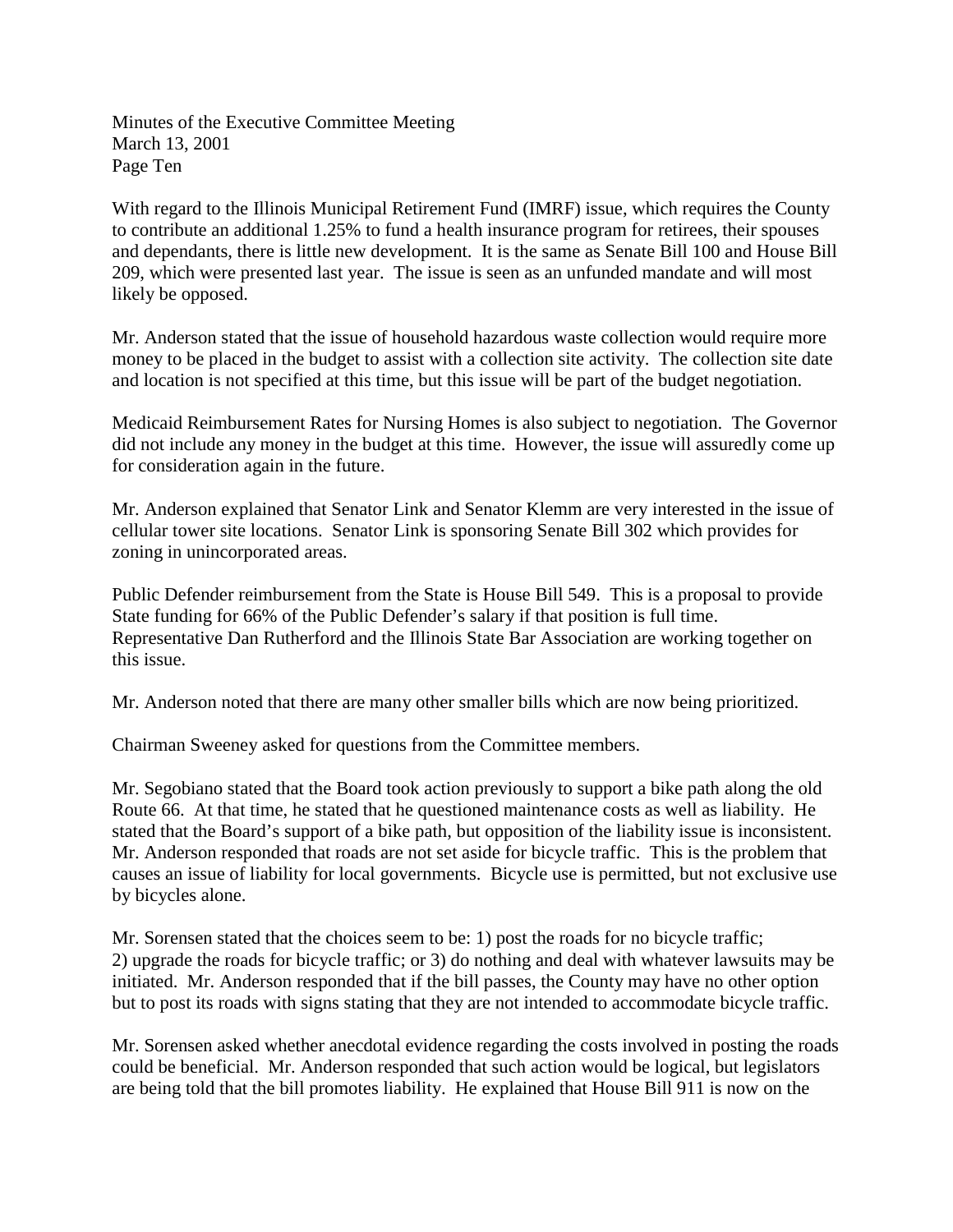Minutes of the Executive Committee Meeting March 13, 2001 Page Eleven

floor of the House, but he does not foresee agreement on this issue. The full Senate and the full House will probably deal with the issue.

Ms. Berglund asked about the status of the child support payment issue. Mr. Anderson responded that this is not a volatile issue at this time, and not much detail is available.

Mr. Lindberg asked about House Bill 3577 regarding the transfer of the Circuit Clerk's remaining responsibilities for child support payments back to Public Aid. Mr. Anderson stated that the hearing on this issue would occur within the next few days. More information will be available at that time.

Mr. Lindberg asked whether anything pertaining to retirement issues is available. Mr. Anderson noted that over 800 pension bills have been introduced. There are no IMRF bills moving now, and pension bills may remain suspended until early April.

Mr. Segobiano asked about Medicaid reimbursement to nursing homes. Mr. Anderson stated that there are many entities who would like to discuss the rate of reimbursement. He noted that it is a priority for many, so there will continue to be information available in the future.

Mr. Lindberg thanked Mr. Anderson for sharing legislative information with the Committee.

Mr. Sommer stated that the recent editorial in The Pantagraph regarding the Emergency Telephone Systems Board (ETSB) might reflect some of the statements he made during the Justice Committee meeting. He noted that he was reflecting the frustration of his constituency and that his statements were quoted accurately.

Mr. Renner remarked that if the minutes from past Justice Committee meetings were examined closely, several previous deadline dates for the completion of the E-911 system were given and subsequently not met. He noted that the Board should hold ETSB accountable for the timely completion of the project.

Mr. Rodman asked what the impact on the County would be with regard to the upcoming 4-H Extension Referendum. Mr. Zeunik responded that this referendum is similar to those that were previously approved by the voters for the McLean County Historical Museum and the Veteran's Assistance Commission. He explained that enabling legislation permits the voters, by referendum, to authorize the Cooperative Extension Service to levy a property tax. In the case of the Cooperative Extension, the tax is limited to not more than 5 cents per \$100.00 of equalized assessed value.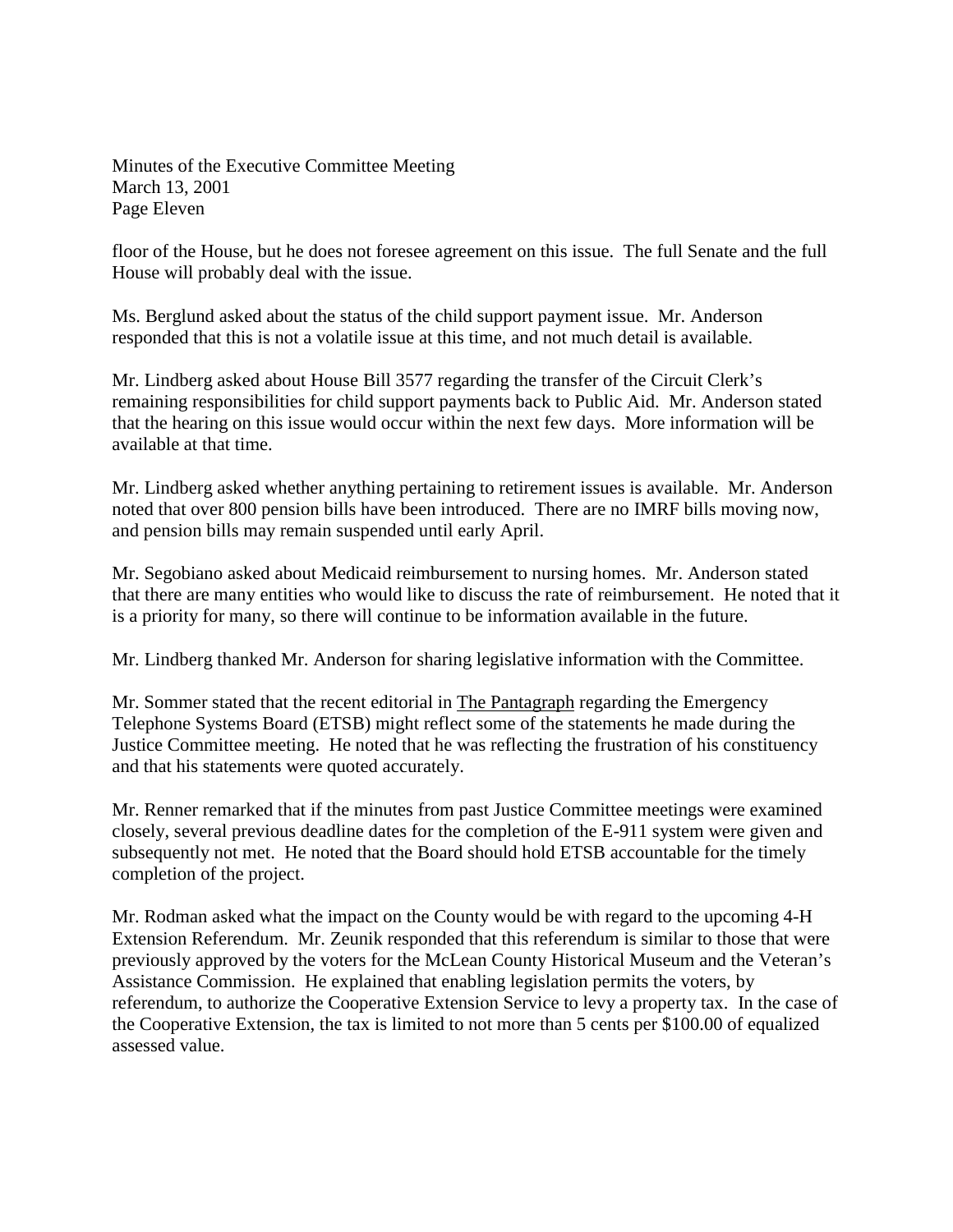Minutes of the Executive Committee Meeting March 13, 2001 Page Twelve

It can only be adopted by referendum. Once it is adopted, the County Board has the ultimate approval of the levy. There would be a new item added to the McLean County Tax Levy Ordinance. The Cooperative Extension will present a proposed annual budget to the appropriate Oversight Committee for approval.

Mr. Rodman asked which Committee would become the Oversight Committee for the Cooperative Extension. Mr. Zeunik responded that it would either be the Executive Committee or the Finance Committee, with the decision being made by the Board. If the referendum passes, a separate fund will be established for fiscal year 2002, as the Cooperative Extension Special Revenue Fund. All of the revenue and expenses would be documented in that fund.

Mr. Renner stated that he voted to send the issue to the voters, but he will oppose the measure because there are currently enough taxing bodies. Another is not needed.

Mr. Segobiano asked whether this would be a new taxing body or just a new tax. Mr. Zeunik responded that it would be a new tax.

Chairman Sweeney presented the bills and transfers for approval.

Motion by Bass/Sommer to approve the bills and transfers as presented by the Auditor's Office. Motion carried.